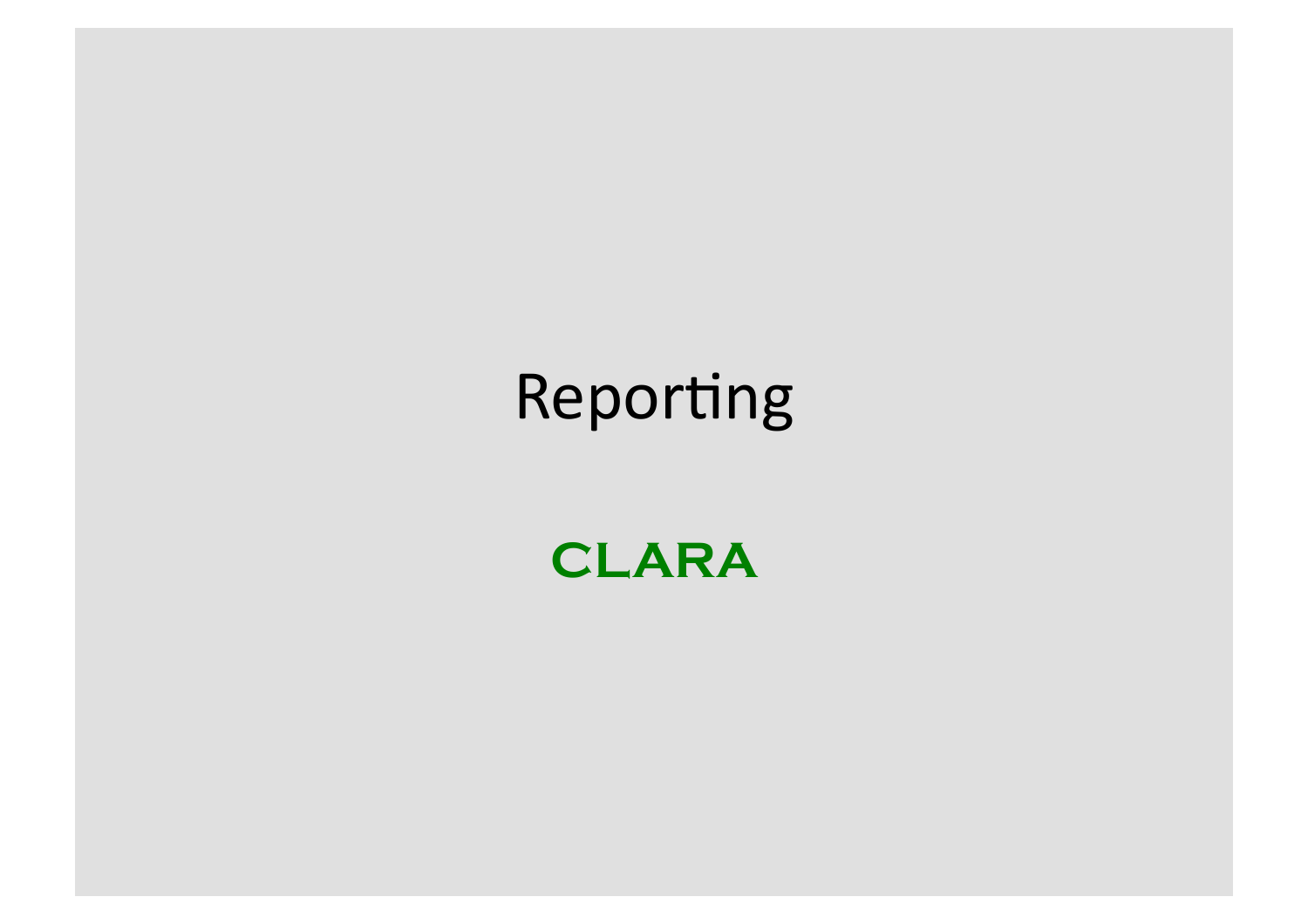### Reporting issues

- Research participant portal replacing SESAM
- Required reporting for CLARA
- Intermediate reporting for CLARA
- Time table for intermediate reporting

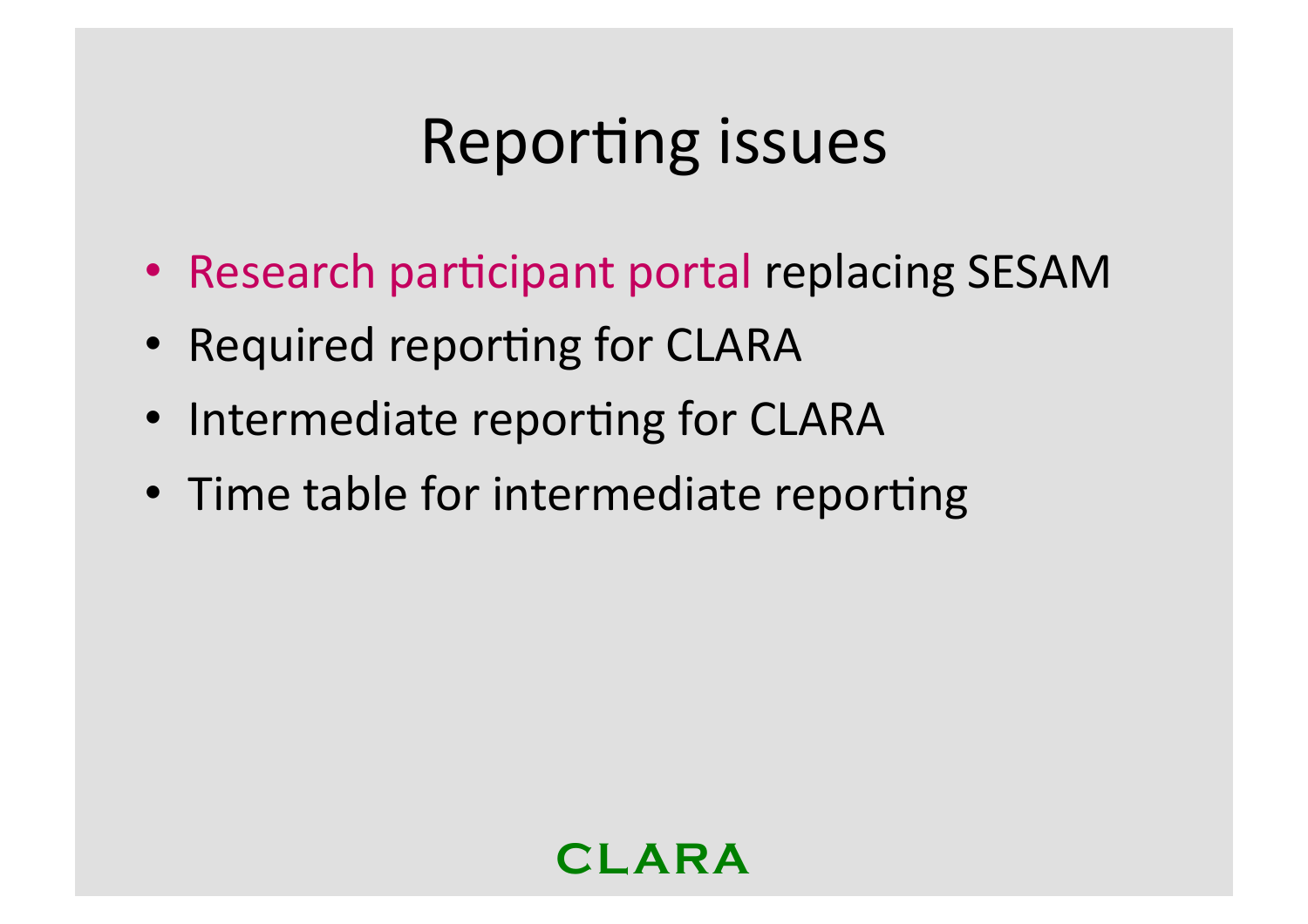### Research Participant Portal

- SESAM will be discontinued on 1 Oct
- New way of accessing through Research Participant portal
- ECAS user account must first be established
- http://ec.europa.eu/research/participants/ portal
- Helpdesk: ec-fp7-it-helpdesk@ec.europa.eu

**CLARA**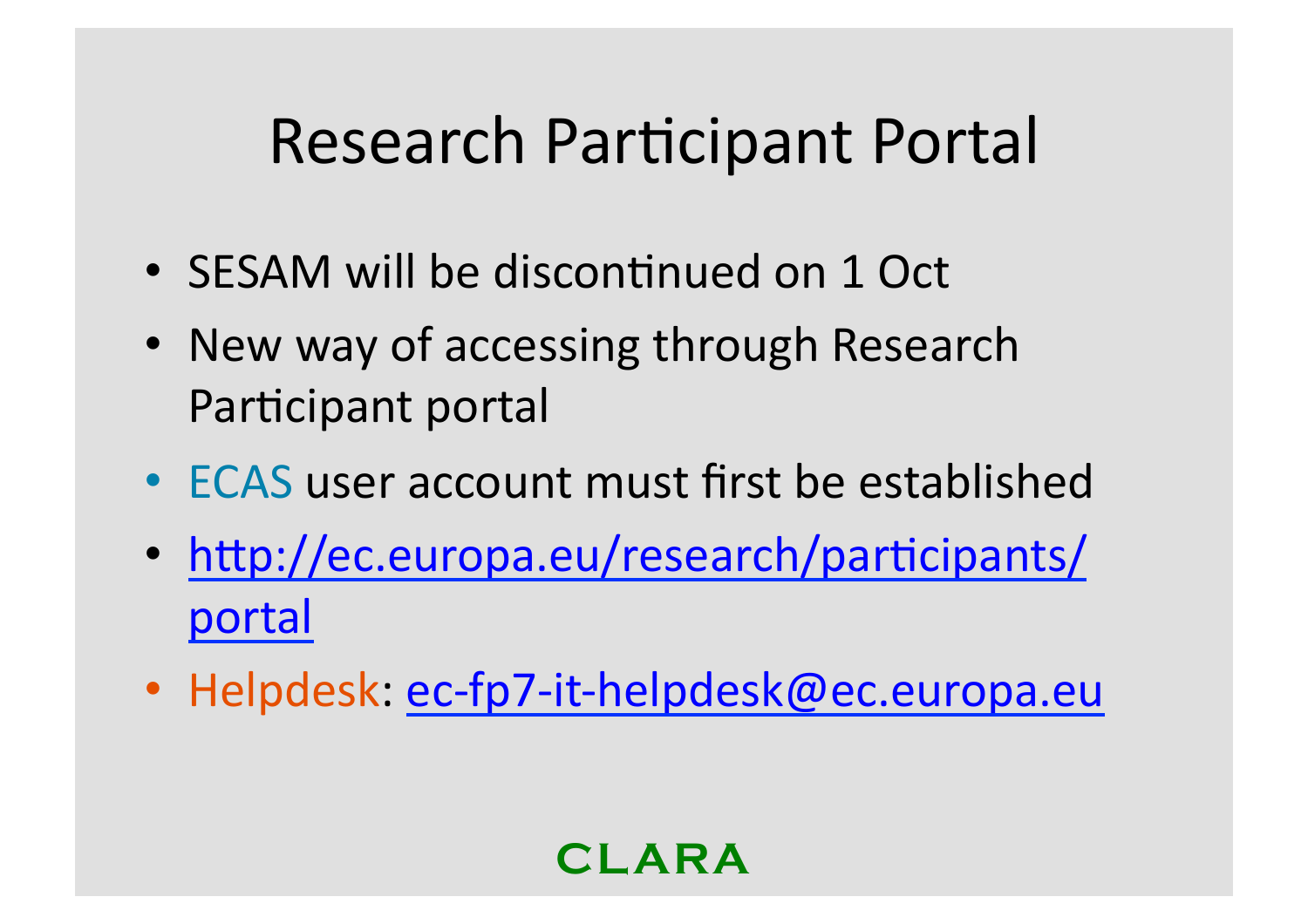# Research Participant Portal

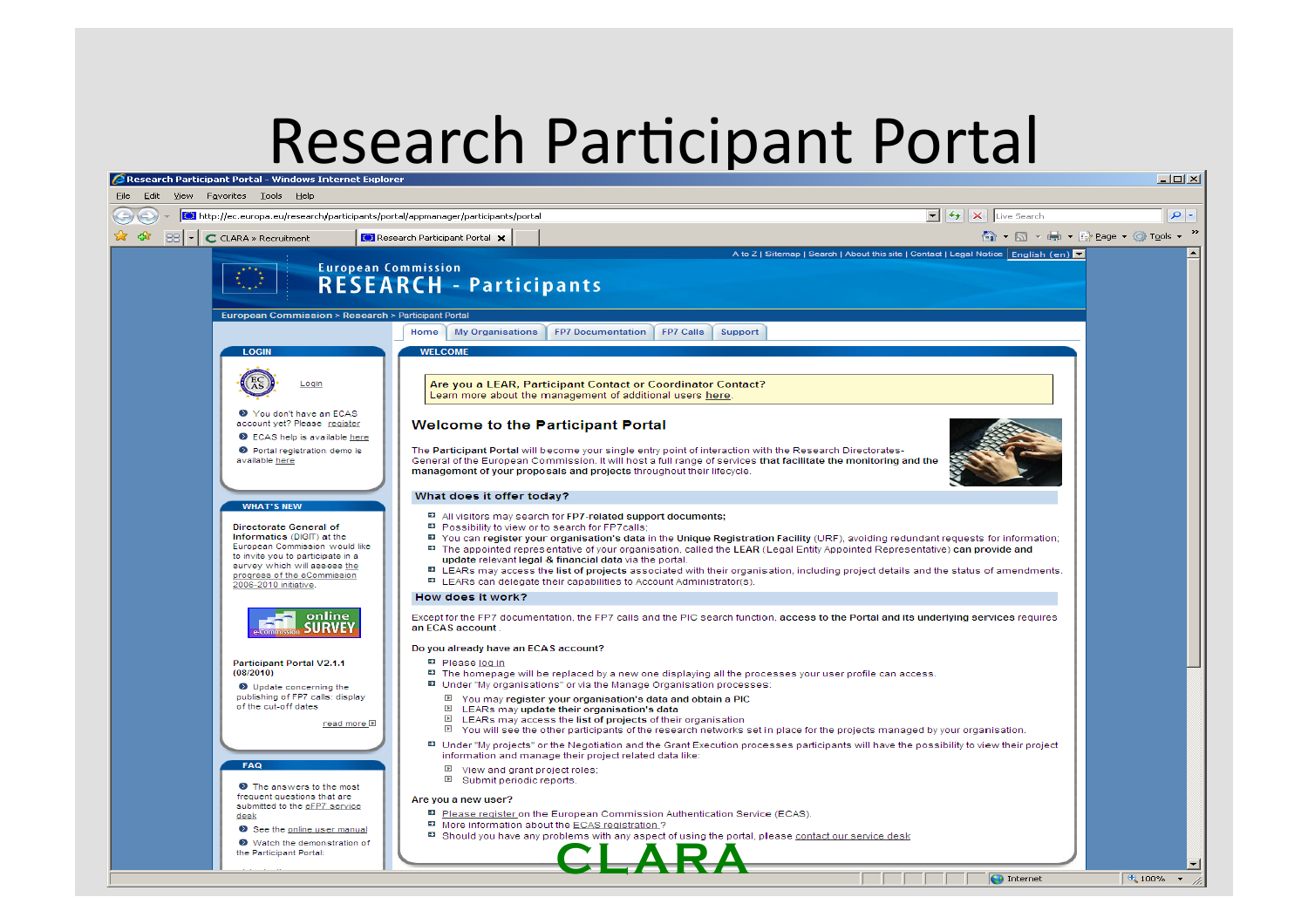## Reporting for CLARA project

• Progress report required



- due Thursday 30 Dec 2010!
- Mid-term review meeting expected in period July-Sep 2011 (to be agreed) required
- Intermediate report (voluntary)
- Periodic report due 29 Jan 2012 (required



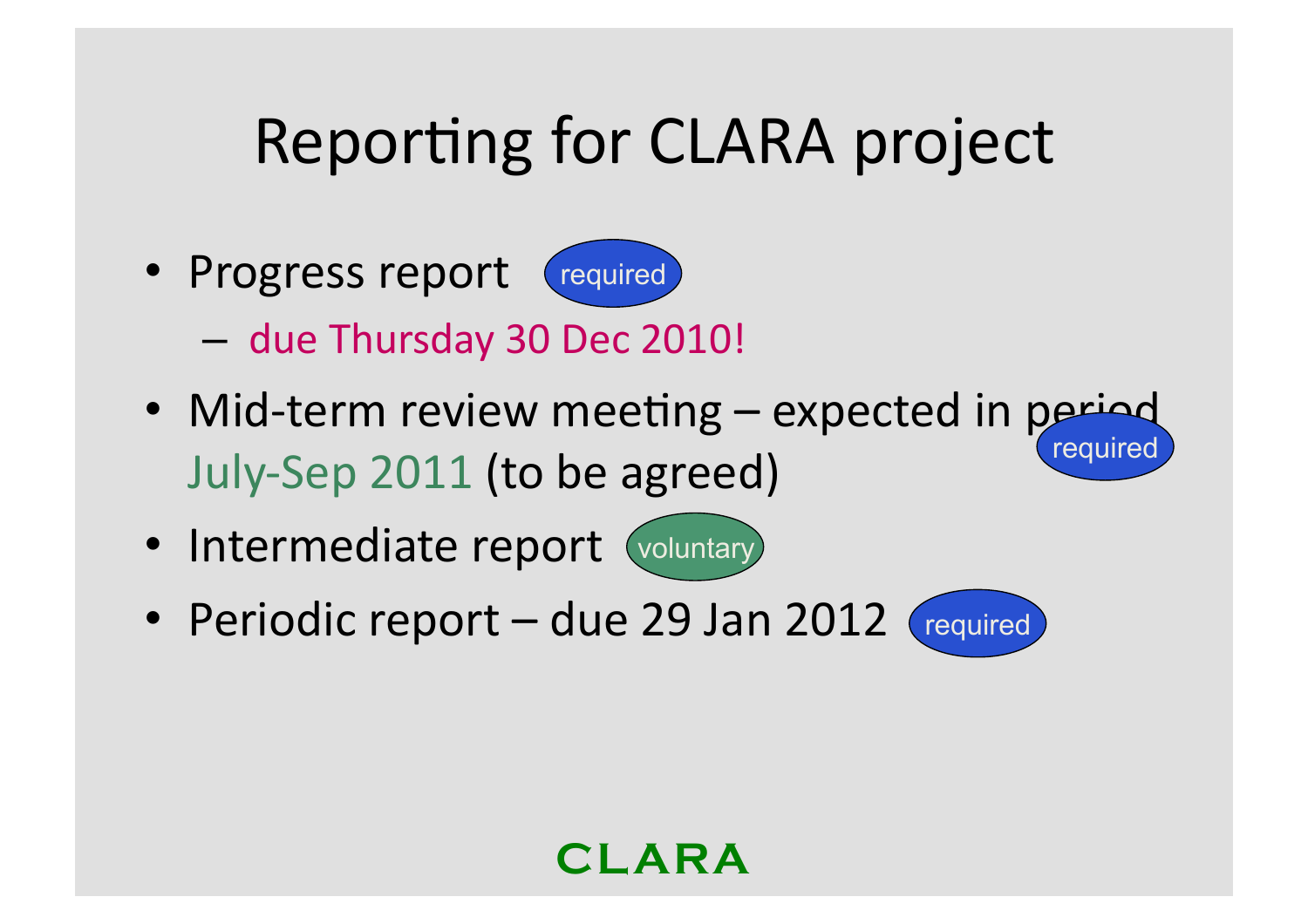### Progress reports

- 1.  $<$  30 days after 12 months
- 2.  $>$  30 days before Mid-term review meeting
- $3. < 30$  days after 36 months
- Submitted via SESAM, signed by coordinator, sent to REA
- Beneficiaries must report to coordinator well before deadline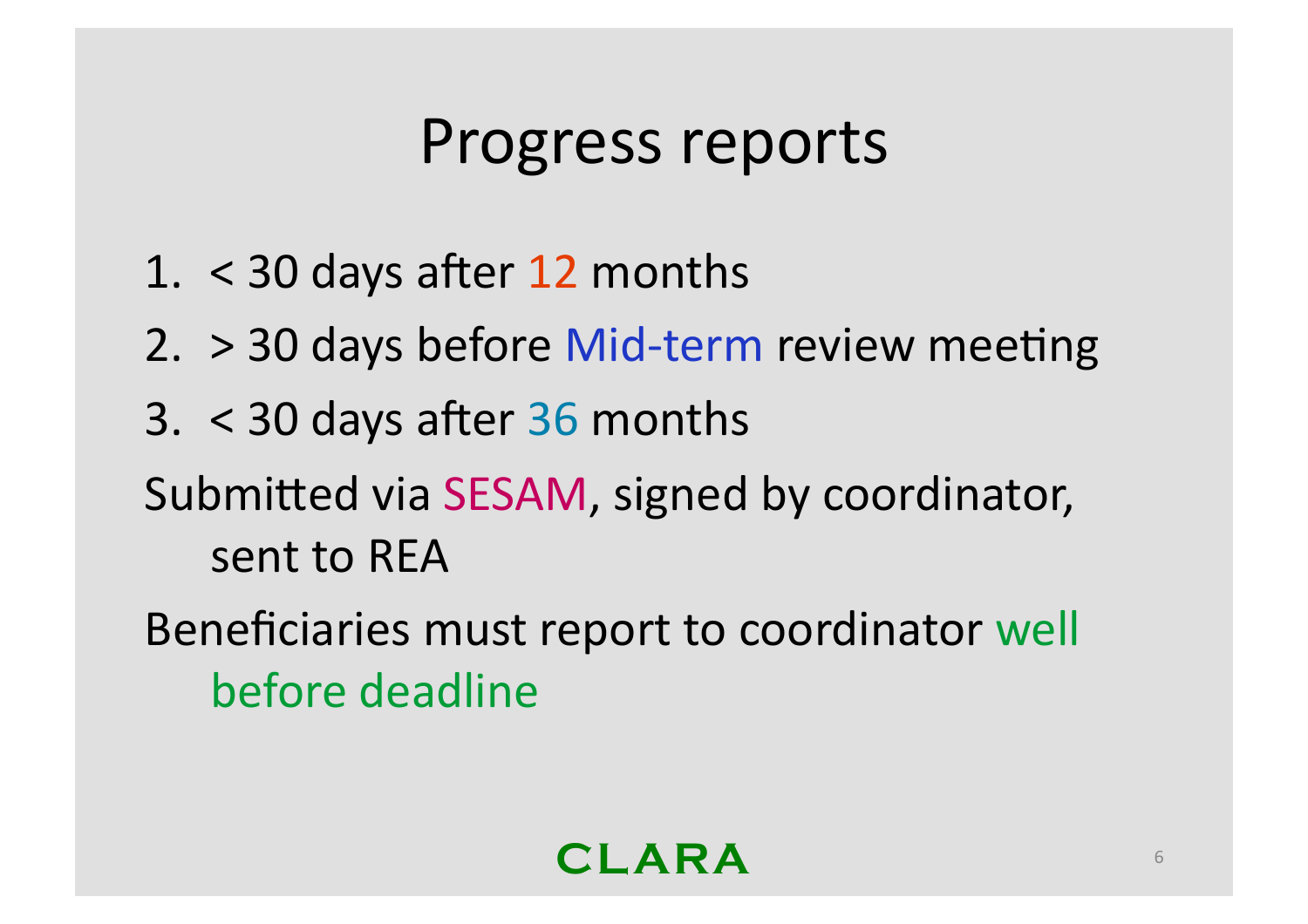### Progress reports

- Overall progress of the project
- Contract deliverables update on:
	- Recruitment)
	- International events
- Due Thursday 30 Dec 2010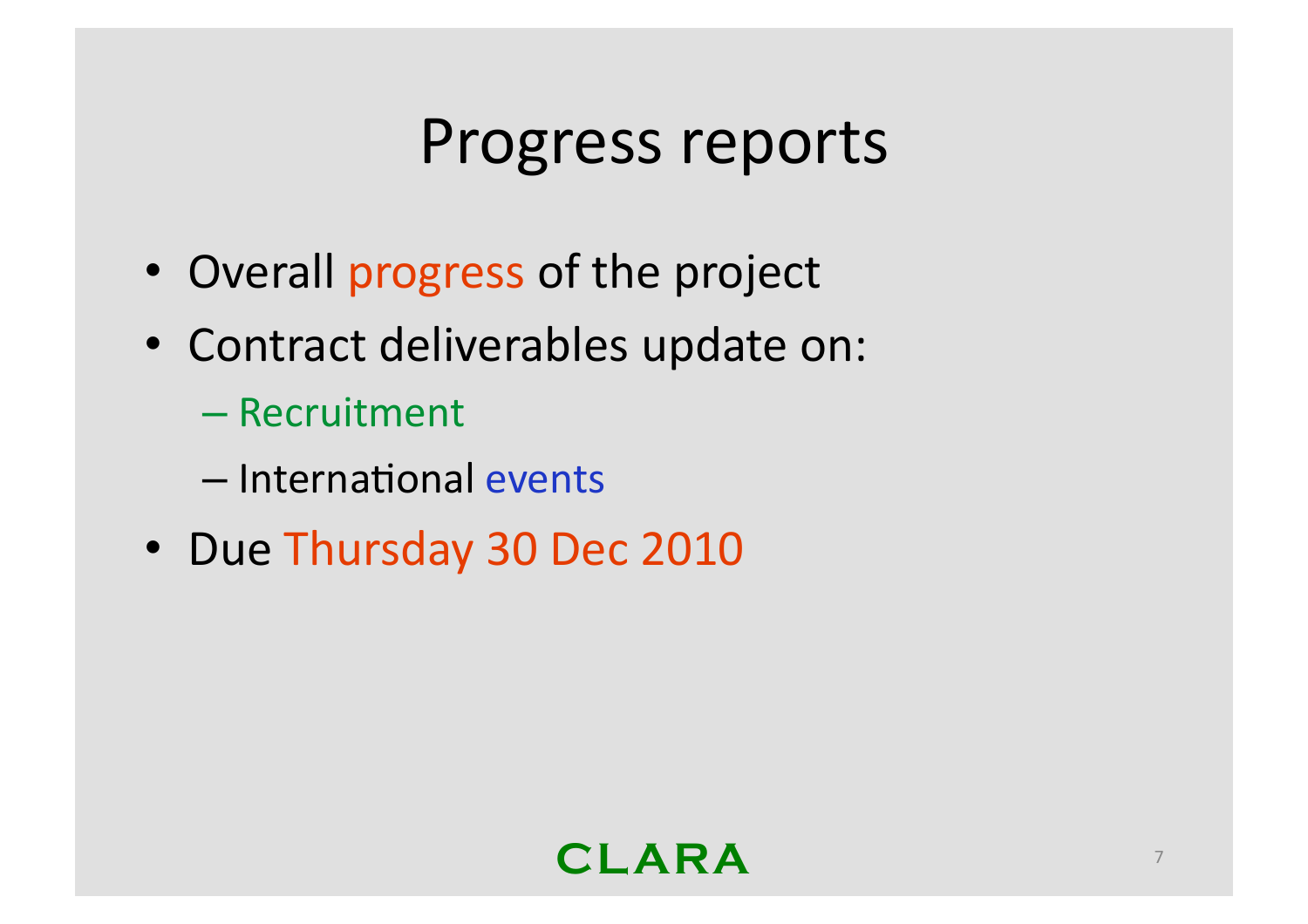# Mid-term review meeting (MTR)

- Between month 20–22
- REA will take initiative 2 months beforehand and ask consortium to organise on-site
- Each beneficiary should attend
- Updated progress report 1 month before MTR
- Topics: deliverables due, milestones in Annex 1,)progress)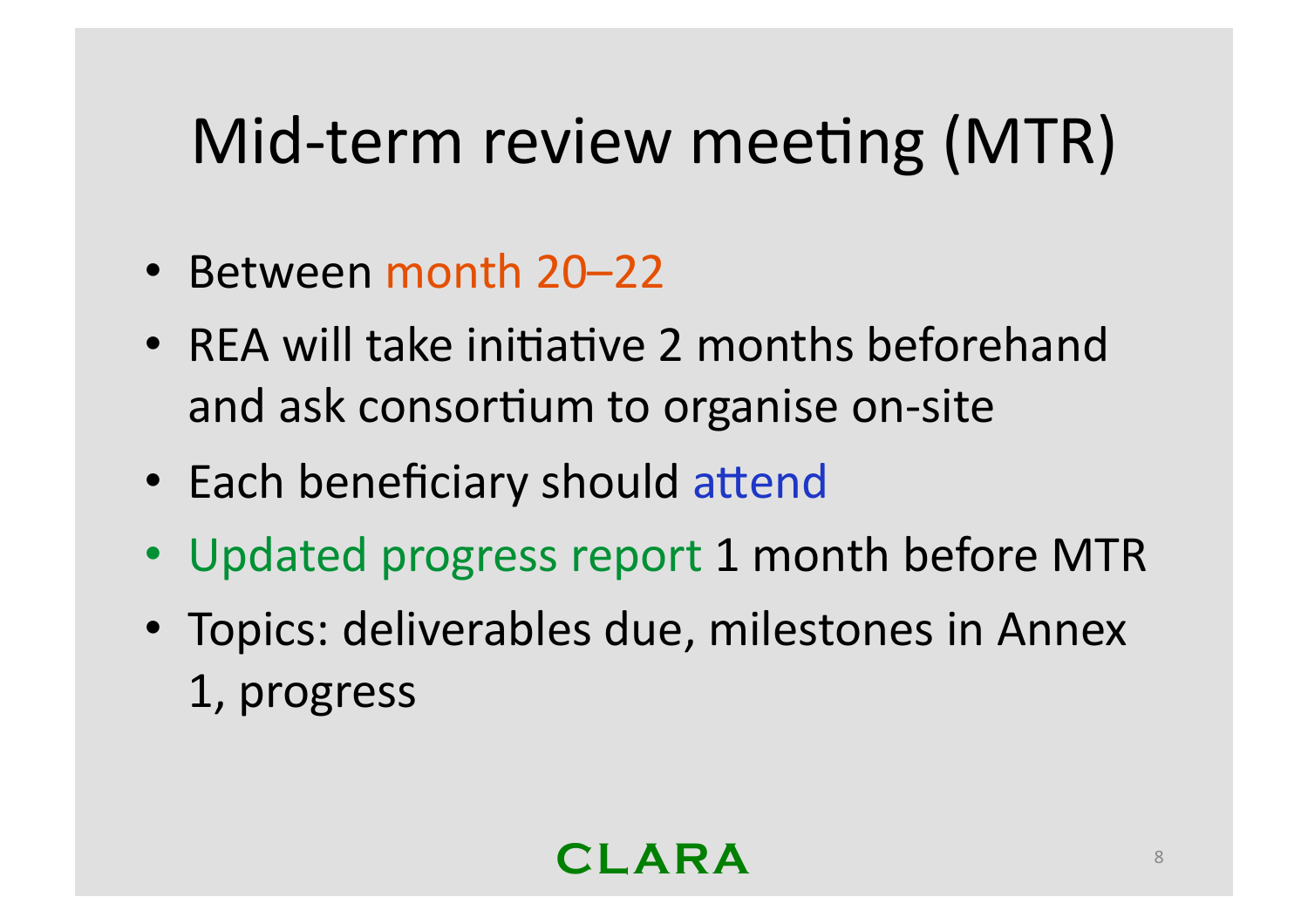## Periodic reports

- Due twice:
	- 1. within 60 days after month 24, and
	- 2. at end of project
- Each beneficiary reports to coordinator who submits for consortium, via SESAM and signed original by mail
- Financial statements and CFS if applicable (= basis for interim payment)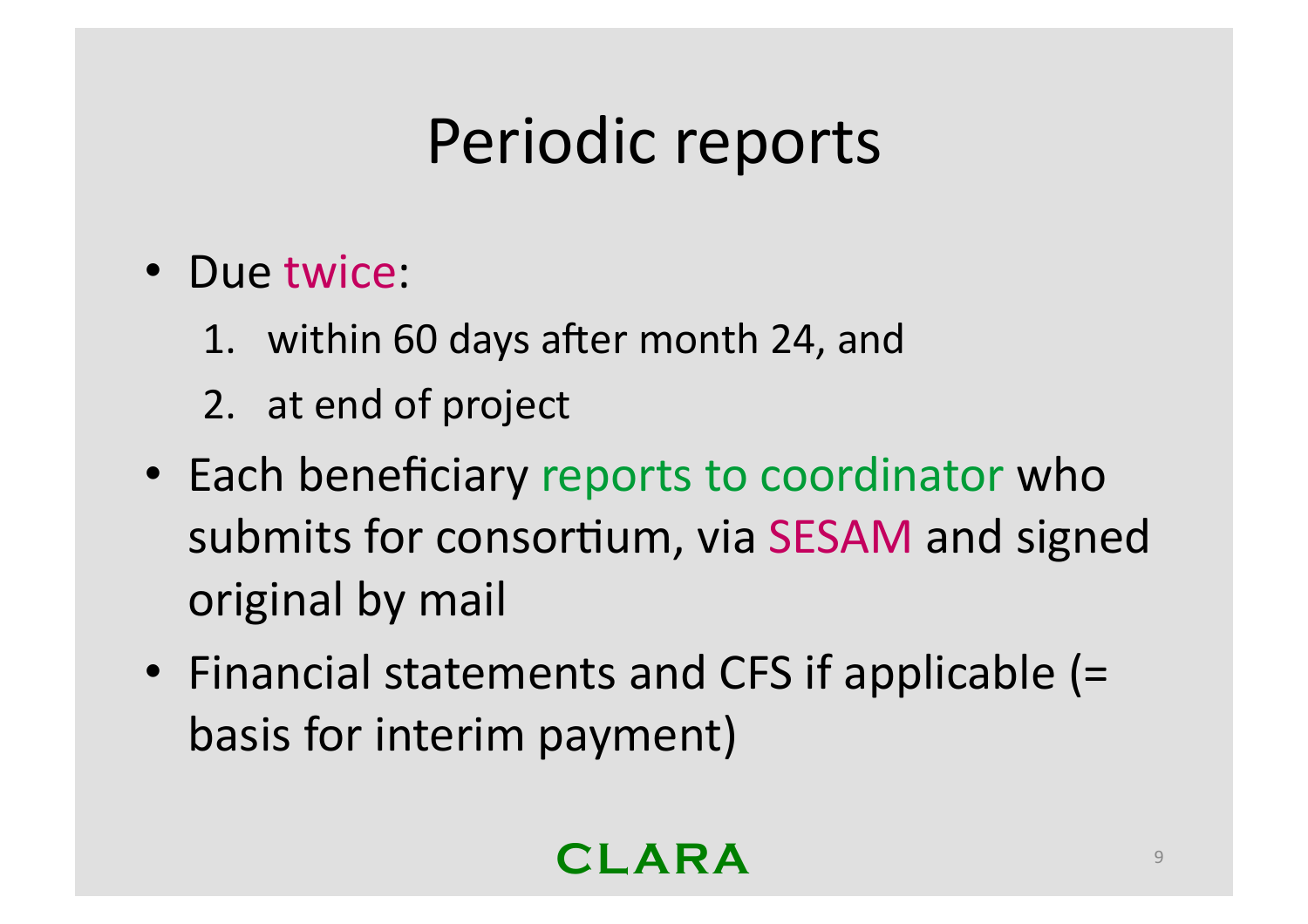## Periodic reports

- Declaration by project coordinator
- Publishable summary (automatically published on Cordis website)
- Overview of work progress vs. objectives
- Project management with justification for incurred costs
- List of submitted certificates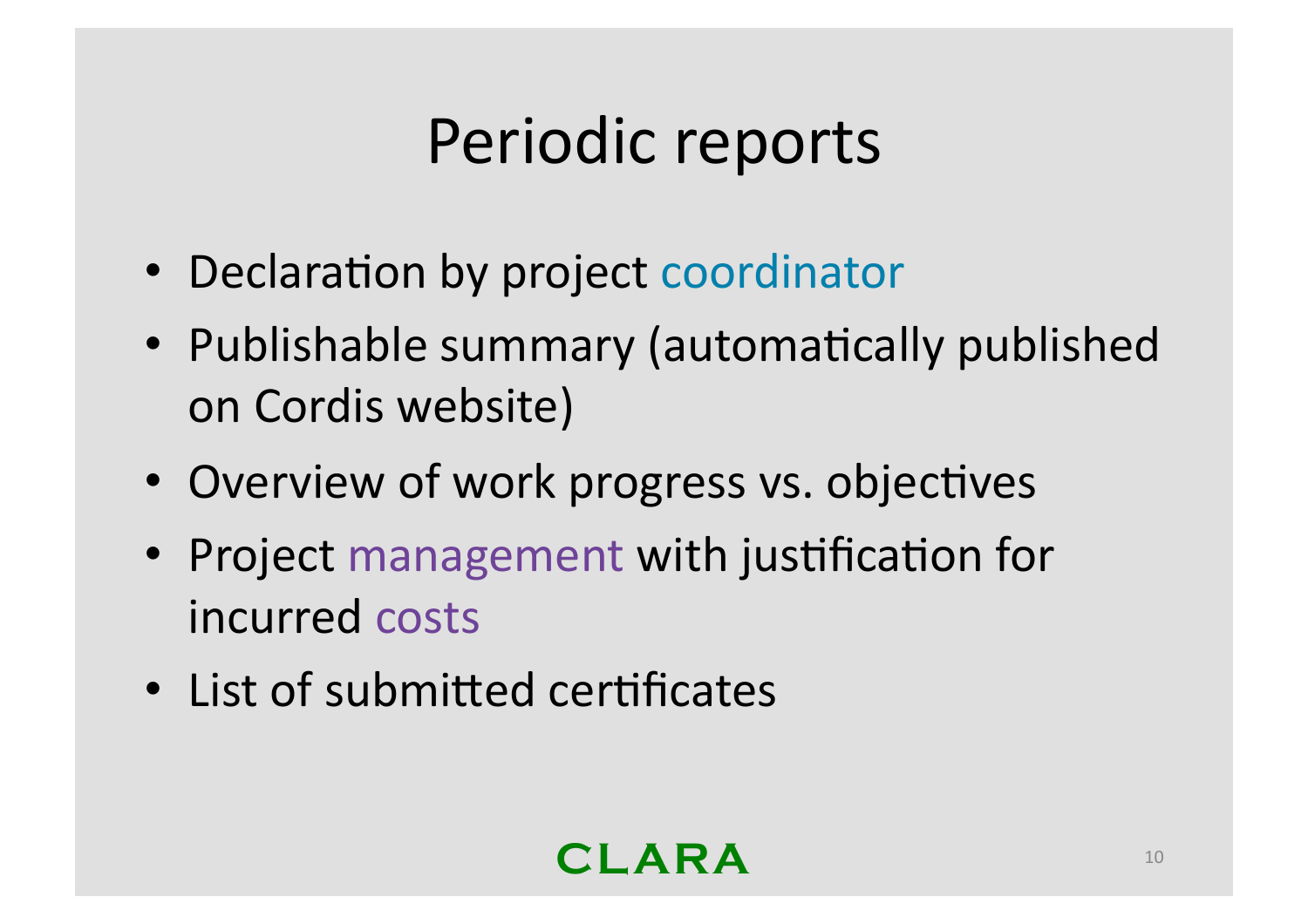### Financial statements

- Form C, Annex VI
- Including certificates: Form D/E, Annex VII
- Certificate on financial statements (CFS) if beneficiary's accumulated claim >  $£375,000$ and for every additional amount >  $£375,000$
- CFS produced by external auditor, costs eligible in Cat. G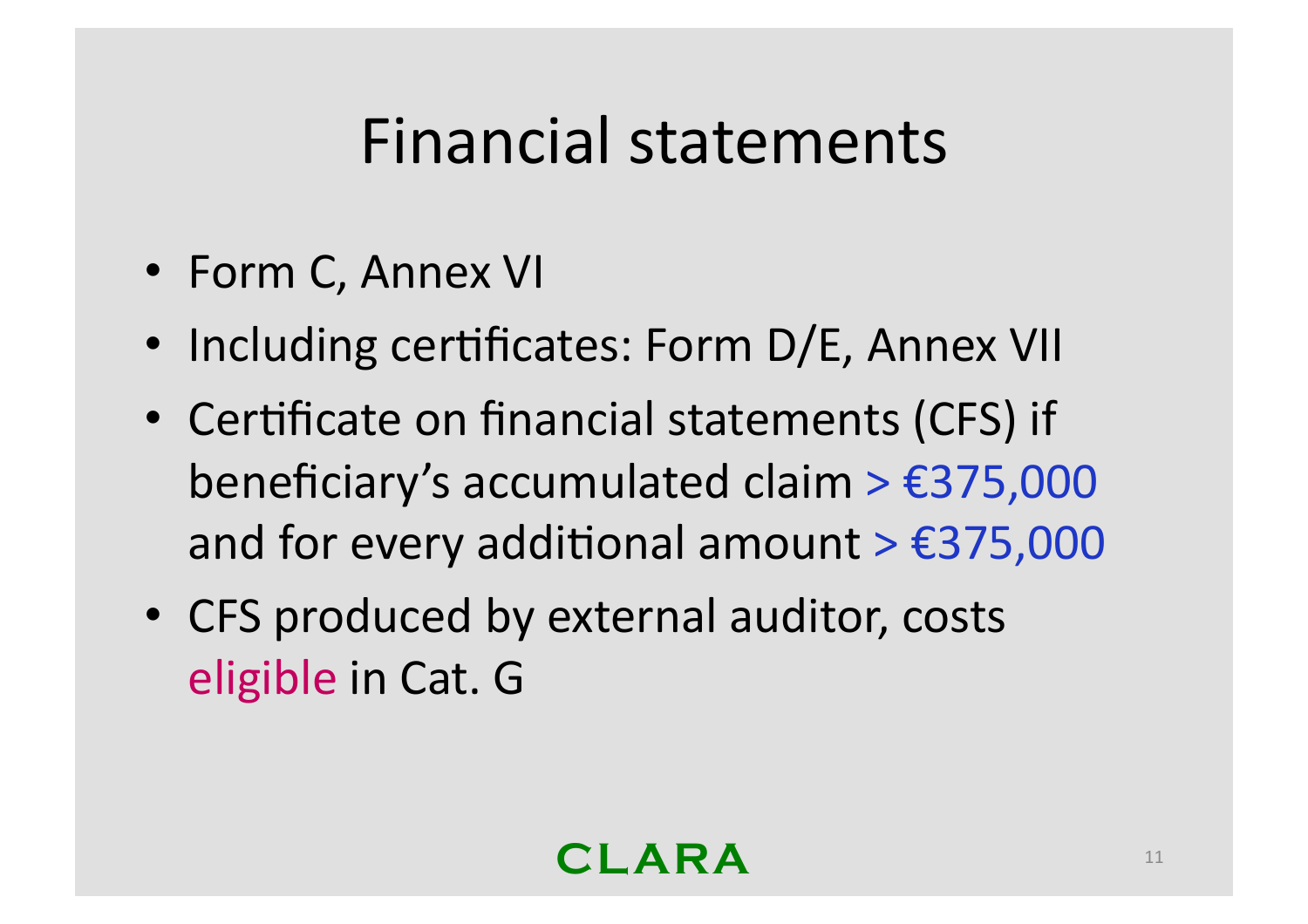## Final report

- Delivered ≤ 60 days after end of project
- Beneficiaries must report to coordinator well head of deadline
- Submission by SESAM, originals by mail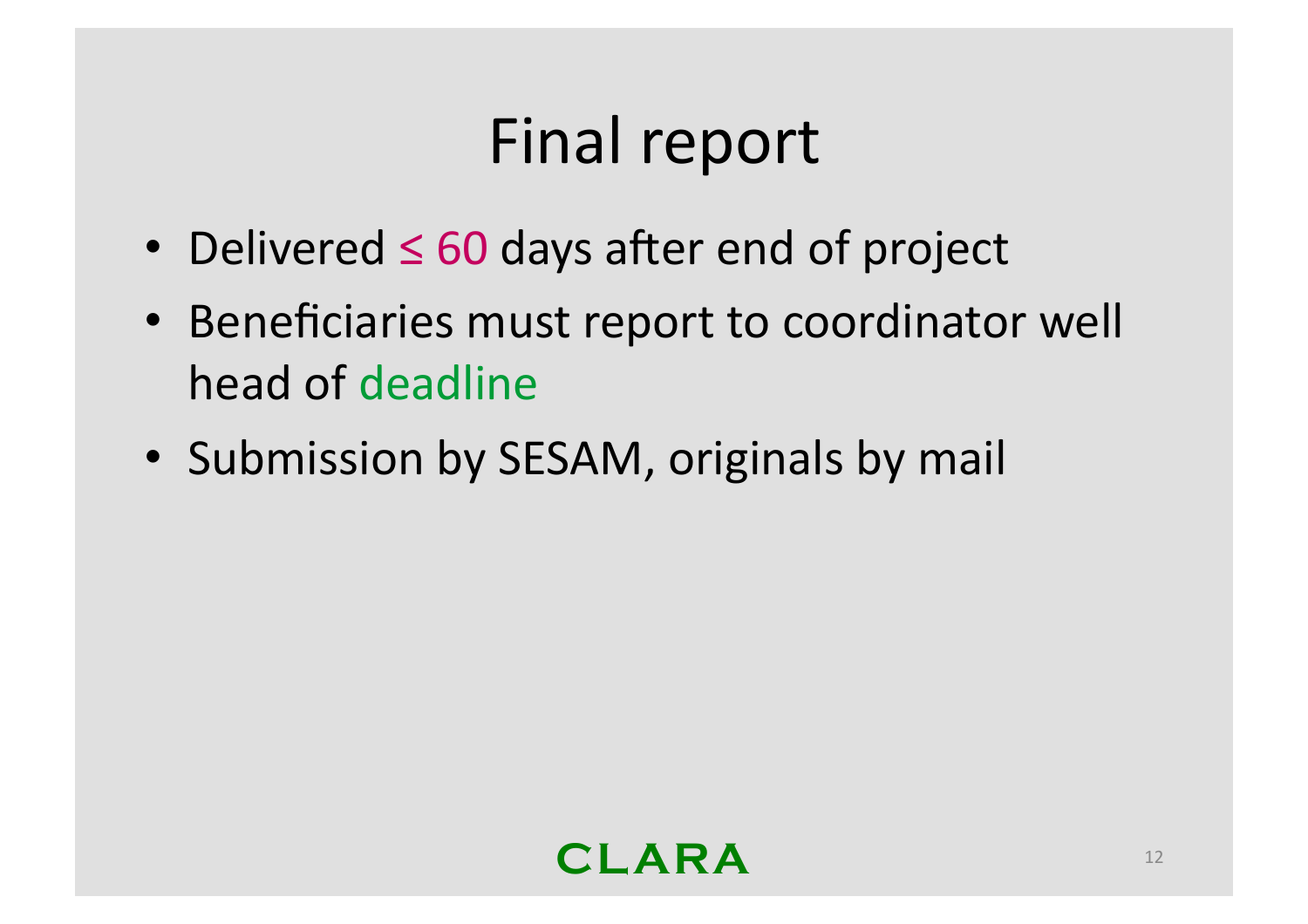#### Time table progress report

- All Declarations of Conformity (DoCs) of fellows already employed should be sent in as soon as possible, at the latest by the end of September 2010
- Due date for submission of DoCs for new fellows employed from Oct-Nov is 6 Dec 2010
- International conferences must be reported on by 6 Dec 2010 the latest (concerns) LRSchool, Termcourse, Morphcourse(?))

**CLARA**